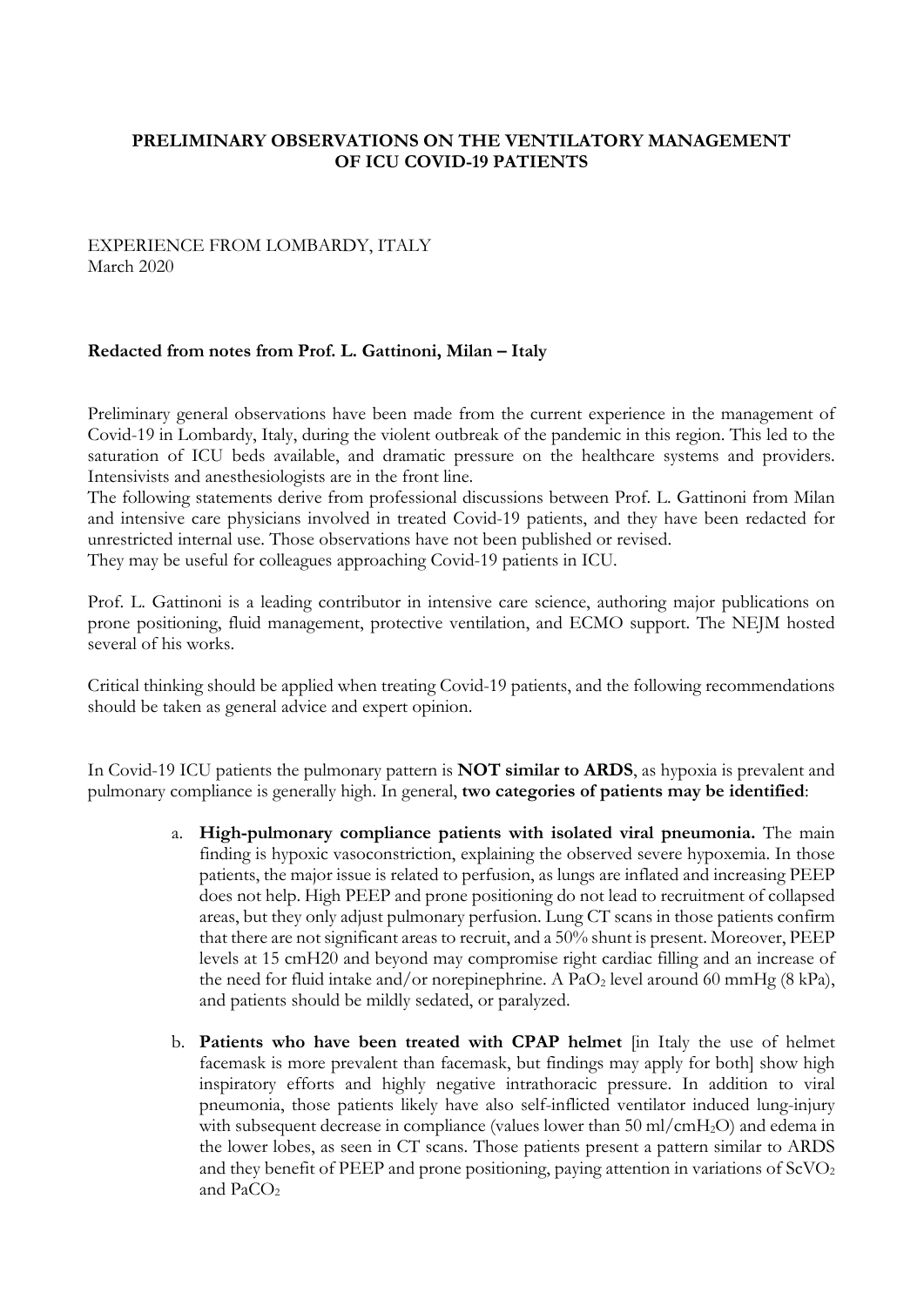From an operational point of view, those recommendations may apply:

### **1. OXYGEN ALONE VS. VENTILATION.**

Hypoxemia should be treated at first instance with high FiO2, without rushing to reach significant targets in the short run: any interventions may be more harmful than buying time.

### **2. MANAGEMENT OF PEEP.**

PEEP levels should be limited at 8-10 cmH2O, since higher levels will not increase the pulmonary compliance and they will impact on venous return with higher harm than the marginal benefit in improved oxygenation. Likely, Covid-19 patients with low compliance have a recent history of non-invasive ventilation. For this reason, they may present ventilation-induced lung injury and bacterial superinfection. In those case, further cautious gradual increases of PEEP may be of benefit if associated to monitoring of ScO2. When SvO2 starts decreasing, that is a sign of impaired cardiac output and PEEP levels are not any more useful for lung recruitment. Echo may be useful to assess the right heart function while managing increases of PEEP.

### **3. PRONE POSITIONING.**

Prone positioning should be considered as a *rescue* maneuver to facilitate the redistribution of pulmonary blood flow, rather than for opening collapsed areas. Be aware that long-term prone positioning/supine cycles is of very little benefit in patients with high compliance, and it leads to high levels of stress and fatigue in the personnel.

# **4. NITRIC OXIDE.**

Use of NO should be considered in order to maintain lung perfusion

### **5. MICROTHROMBOSIS AND D-DIMER.**

Microthrombosis and associated ischemic events are very common (also strokes). D-dimer levels should be monitored frequently.

### **6. PERFORMING CT SCANS.**

7. When possible -given the logistics issues and the high risk of contamination- CT scans should be performed with the aim to identify the recruitable lung parenchyma. The recruitable fraction should be assessed with two consecutive CT scans in the same session, respectively at PEEP levels of 5 and 45 cmH2O in order to measure the difference in the amount of ventilated parenchyma and the potential for recruitment.

# **8. LIBERAL TIDAL VOLUME.**

In patients with high compliance, tidal volumes higher than 6 ml/Kg should be considered. Elevated compliance supports this liberal strategy:  $PaO<sub>2</sub>$  levels higher than 50 mmHg suggest hypoventilation and readsorption atelectasis.